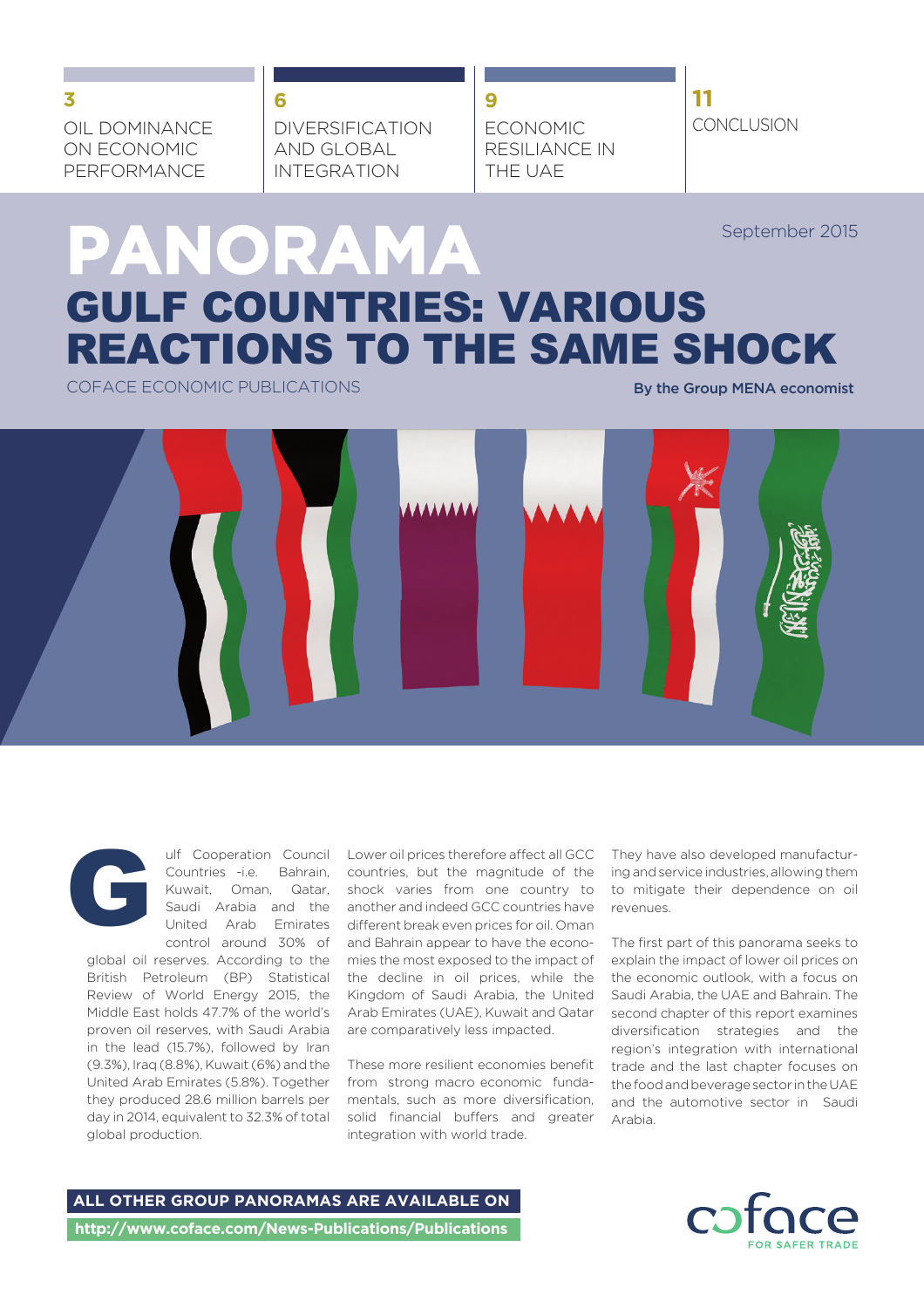# **OIL DOMINANCE ON ECONOMIC PERFORMANCE**



"Rising government spending, coupled with falling oil prices, may transform the region's budget surplus of around 10% in 2013 into a significant deficit in 2015"

**SELTEM İYİGÜN** MENA REGION ECONOMIST

Coface estimates that GCC countries will grow by 3.4% in 2015 and by 3.7% in 2016. Although these rates can still be considered as high compared with many emerging and advanced economies, they remain below the region's average growth rate of 5.8% between 2000 and 2011. The main reason for this slowdown is the decline in oil prices.



Oil prices have fallen from around 110 USD per barrel in mid-2014, to around 50 USD in mid-2015. The IMF forecasts that annual average oil prices will stand at 59 USD in 2015, before slightly rising to 64 USD in 2016. The hydrocarbon sector provides nearly 43% of the region's total output,

65% of exports and 78% of budget revenues. In the past these countries posted budget surpluses on the back of high oil prices. Lower oil prices have reversed this situation. Rising government spending, coupled with falling oil prices, may transform the region's budget surplus of around 10% in 2013 into a significant deficit in 2015. The same situation applies to current account balances. It is estimated that the current account surplus will dip from around 20% of the region's GDP in 2013, to close to 2% in 2015.

Nevertheless, not all the Gulf countries are alike. Despite their similarities in terms of economic structure, they differ in terms of economic size, population, key sectors of economic diversification, fiscal break even prices and other factors.The fiscal breakeven oil price is the average oil price needed for an oil exporting country to balance its budget for a particular year. This is an important indicator of fiscal vulnerability. Here our focus will be on the UAE, Saudi Arabia and Bahrain.As Saudi Arabia and the UAE accumulated solid foreign exchange reserves when oil prices were higher,they may be able to post budget deficits in order to support economic activity. However, this does not seem to be the case for Bahrain.

## - SAUDI ARABIA: SPEEDING UP THE DIVERSIFICATION PROCESS **1**

## The main driver of economic growth will be strong government spending to fuel private consumption and the construction sector

The biggest economy of the Gulf countries is forecast to see a moderation in its growth performance in 2015, in line with lower oil prices. Indeed, 80% of the Kingdom's export revenues and nearly 85% of its budget revenues come from the oil sector. Coface estimates that the growth rate will slow to 2.5% in 2015, from the official growth of 3.5% announced in 2014.

The main driver of economic growth will be strong government spending to fuel private consumption and the construction sector. According to BMI figures, in real terms the construction sector posted a growth of 6.7% in 2014.The chances are that it will post a similar expansion in 2015, in line with the government's investment plans for projects such as transportation infrastructure, energy, utilities and housing. The country has decided to invest 525 billion SAR (around 140 billion USD, equating to approximately 20% of current GDP) within the next 10 years, to expand its transportation infrastructure by building railway networks, ports and airports. In early 2015, the Saudi Arabian General Investment Plan (UIP).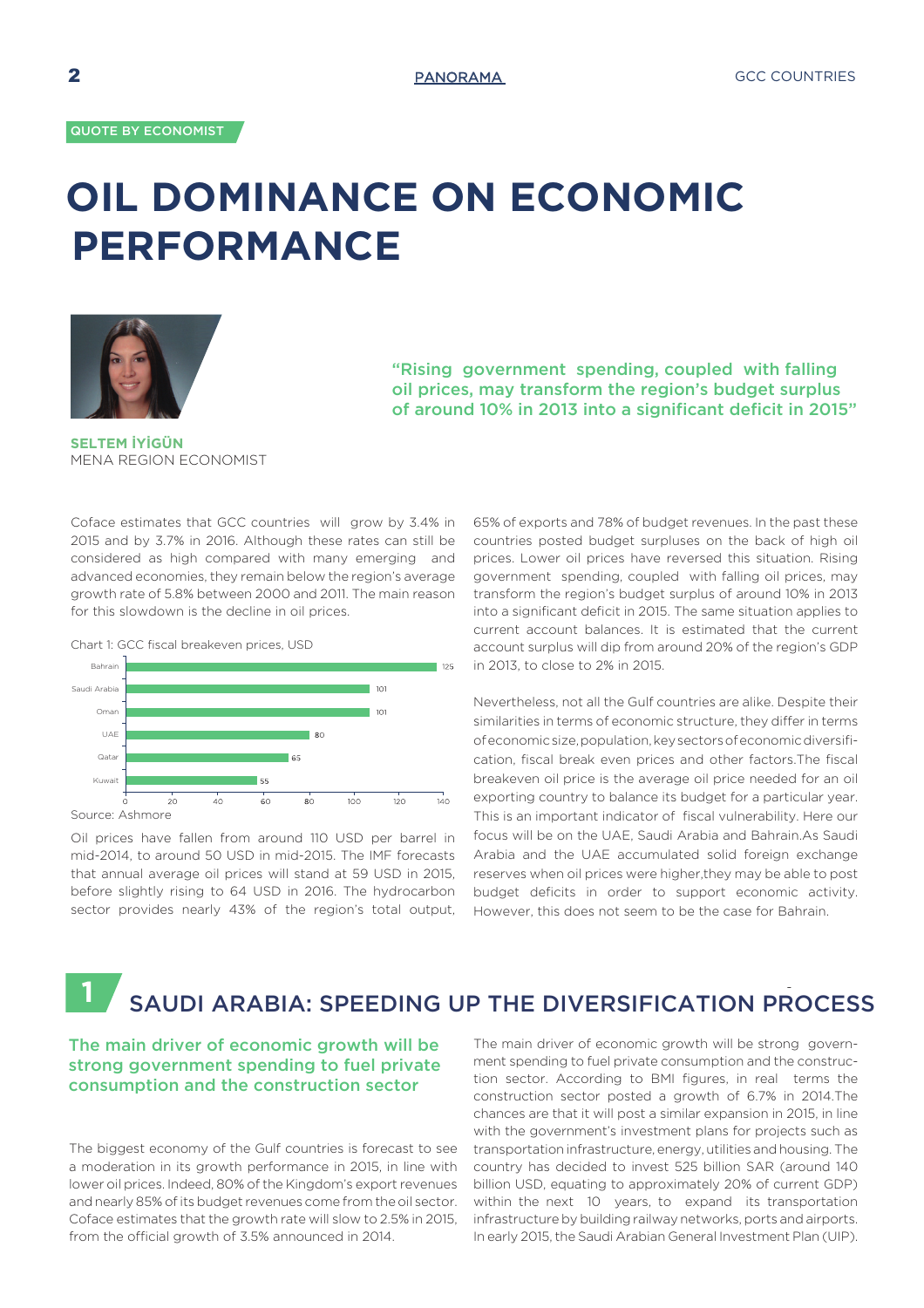## GCC COUNTRIES **3**

The plan consists of four sector specific approaches, in order to boost investment. These include the integration of the energy sector with downstream chemicals, raising productivity in the construction, tourism, real estate and retail sectors, boosting mining and transport development and further investment in education to improve the Kingdom's competitiveness. The authorities have pointed out that there are more than 40 promising investment opportunities in the healthcare sector worth 71 billion USD (around 10% of GDP), including the manufacturing of medical hardware and equipment, medicines and vaccines, as well as the establishment and management of hospitals. In the transport sector, there are as many as 36 promising investment opportunities totaling around 25 billion USD. These include the manufacturing of buses, train carriages and spare parts, as well as providing technical and technological support services for the creation and development of infrastructure. The investment plan aims to establish investment entities to achieve sustainment development.

The government also seeks to support consumer spending. Saudi King Salman has ordered a massive 29.3 billion USD spending package, including two months' bonus salary for state employees and a series of subsidies worth 5.3 billion USD for electricity, water and housing. This generous spending reduced the central bank's net foreign assets by around USD 36 billion (around 5% of the total assets) in February and March in 2015, for the first time since 2009. Rather than curbing spending, the government is drawing down foreign currency reserves. This stimulus will boost consumption, especially retail sales,and partly compensate for the negative impact of lower oil prices on incomes.

Nevertheless,Markit HSBC Purchasing Managers' Index (PMI) fell to 57 in May, the lowest level since May 2014. This reading suggests that growth in the non-oil sector has been losing momentum, as economic activity is receiving less support from oil revenues. In the first five months of 2015, the pace of growth was lower than the second quarter of 2014, confirming the slowdown in the economy.

The main driver of economic growth will be strong government spending to fuel private consumption and the construction sector. According to BMI figures, in real terms the construction sector posted a growth of 6.7% in 2014.The chances are that it will post a similar expansion in 2015, in line with the government's investment plans for projects such as transportation infrastructure, energy, utilities and housing. The country has decided to invest 525 billion SAR (around 140 billion USD, equating to approximately 20% of current GDP) within the next 10 years, to expand its transportation infrastructure by building railway networks, ports and airports. In early 2015, the Saudi Arabian General Investment exporting 2.5 million barrels of oil a day before the sanctions were implemented. However, the lifting of the sanctions will be progressive and take time.

| Saudi Arabia macro indicators |          |        |          |  |  |
|-------------------------------|----------|--------|----------|--|--|
|                               | 2014     | 2015f  | 2016f    |  |  |
| $GDP(\%)$                     | 3.5%     | 2.5%   | 30%      |  |  |
| Current acc. bal. (1)         | 14 1%    | $-10%$ | 37%      |  |  |
| Budget balance                | $-2.3\%$ | -15 0% | $-9.0\%$ |  |  |
| Government debt (1)           | 16%      | 18%    | 17%      |  |  |

(1) % of GDP Source: Ocial statistics, IMF, BMI, Coface

## United Arab Emirates: resilient to lower oil prices

The UAE's economy is one of the most diversified among the GCC countries. Hydrocarbon revenues account only for 25% of GDP and 20% of total export revenues. Yet in fiscal terms, more than 60% of the country's budget revenues still depend on the hydrocarbon sector. The economic activity is expected to edge up on the back of non-oil sector development and the federation is seen to post a strong growth of 4% in 2015. Headline PMI data pointed to a robust pace of growth for the non-oil private sector in May, with the index standing at 56.4. Output and new orders posted very solid expansion, on the back of export demand.

Domestic demand and tourism are also supporting non-oil growth, especially in the Dubai emirate. According to Dubai Airports, in the first quarter of 2015, passenger traffic at Dubai International Airport (DXB) jumped by 7% YoY to 19.6 million.Dubai Airports expects passenger traffic to exceed 79 million at DXB by the end of 2015 and 103.5 million by 2020. Domestic demand is powered by strong retail sales and rising confidence. A report from the Emirate NBD showed that UAE consumer confidence improved in the first quarter of 2015, with a record high reading of 115 according to Nielsen's Confidence Survey. Dubai's retail sales, which rose by 7.3% YoY in 2014,are estimated to rise further during the upcoming period, on the back of solid tourism flux and Dubai Expo 2020. Following the property crisis in 2009, the federal government prioritised fiscal consolidation, which has created a sort of buffer to withstand weaker oil prices. The latter will impact the federation's budget performance. Coface estimates that the budget surplus will turn into a deficit in 2015, to stand at 2% of GDP. However,the country possesses ample foreign assets to mitigate the adverse impact of lower oil prices.The IIF estimates the UAE's net foreign assets at 509.4 billion USD in 2014, equivalent to 124% of GDP. The fall in oil prices will mostly affect Abu Dhabi's fiscal's revenues, as the emirate accounts for around 94% of the federation's oil resources (about 92 billion barrels). The federation kept its budget projection expansionary for 2015, with an annual rise of 6.3% in spending.

However it's ample foreign assets will allow the federation to run a budget deficit without a contraction in the economy.

The tightening of US monetary policy may impact the UAE, through the real estate market. Sales prices and rents may become less affordable, especially for foreign investors. Dubai's real estate market has been uplifted by foreign investors, as well as by wealth coming from the neighbouring Abu Dhabi emirate. With the appreciation of the US dollar and further deterioration in Abu Dhabi's revenues, if the drop in oil prices continues, the attractiveness of Dubai real estate market may drop off and non-oil sector growth may decline.

| <b>UAE macro indicators</b> |       |         |        |  |
|-----------------------------|-------|---------|--------|--|
|                             | 2014  | 2015f   | 2016f  |  |
| GDP (%)                     | 4.6%  | 40%     | 3.8%   |  |
| Current acc. bal. (1)       | 12.1% | 5.3%    | 72%    |  |
| Budget balance              | 44%   | $-2.0%$ | $-19%$ |  |
| Government debt (1)         | 12.1% | 14 7%   | 15.1%  |  |

(1) % of GDP<br>Source: Official statistics, IMF, BMI, Coface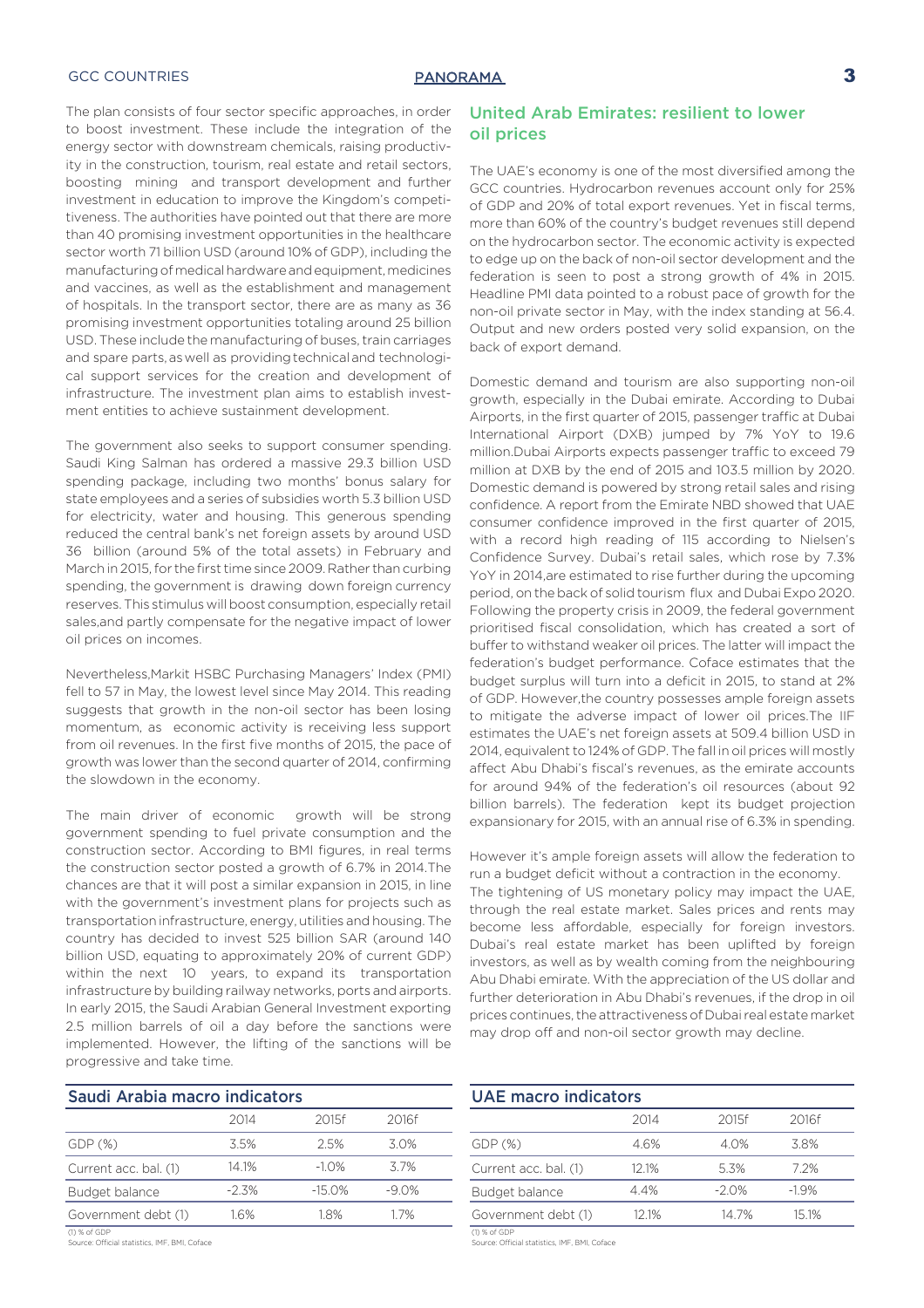## Bahrain: Much less fiscal space than its neighbours

The drop in oil prices represents a challenge for Bahrain's economy. Weaker prices have put pressure on public finances which used to support the expansion of the non-oil sector. Coface forecasts that growth will moderate to 2.6% in 2015, down from close to 5% in 2014. In June 2015, Bahrain's country risk assessment (A4) was placed under negative watch. More over, at 125 USD fiscal break-even point, Bahrain remains the most vulnerableof the GCC countries to the drop in oil prices even though its economy is one of the most diversified. This is a because of the heavy dependence of government revenues on the hydrocarbon sector.

It is expected that the construction activity will benefit from financial support from other GCC countries. This sector expanded by 12.5% YoY according to the BMI, underscoring infrastructure investments funded by the Gulf countries.

Moreover, the public debt that already represents more than 43% of the GDP is forecast to increase to 54% of GDP in 2015. The budget deficit, a structural weakness for Bahrain, will peak in 2015 on the back of lower oil prices and the lack of new restrictive measures on expenditure. The absence of personal and corporate taxation and the high level of economic diversification have failed to provide the necessary resources for the country's budget.

| <b>Bahrain macro indicators</b> |        |          |          |  |  |
|---------------------------------|--------|----------|----------|--|--|
|                                 | 2014   | 2015f    | 2016f    |  |  |
| GDP(S)                          | 48%    | 26%      | 24%      |  |  |
| Current acc. bal. (1)           | 5.3%   | $-21%$   | $-0.7\%$ |  |  |
| Budget balance                  | $-74%$ | $-10.5%$ | $-7.0%$  |  |  |
| Government debt (1)             | 438%   | 54 0%    | 567%     |  |  |

(1) % of GDP Source: Official statistics, IMF, BMI, Coface

As fiscal aggregates represent a weakness for Bahrain, the country has only limited foreign reserves. This situation could push Bahrain to turn to the financial markets to find the necessary funding to finance its deficit. In addition, the current account surplus is expected to become a deficit equivalent to 2.1% of GDP, while the external debt burdenis likely to rise significantly. The budget deficit limits the government's ability to support economic growth by increasing government spending to extend economic diversification into the wider services sector. On the other hand, the impact of the oil price slump may be cushioned by macroeconomic and financial assistance from other Gulf countries. In 2011, the GCC promised Bahrain a total of 10 billion USD (around 33% of GDP) of aid to improve its infrastructure.

## DIVERSIFICATION AND GLOBAL INTEGRATION **2**

## Relatively successful diversification…

The GCC economies are still heavily dependenton the hydrocarbon sector as its main export and source of fiscal revenues. However, over the past decade, local authorities have decided to replace this growth model by economic diversification policies aimed at reducing their dependence on oil, especially as hydrocarbon prices are volatile and can be a source of macroeconomic imbalances.

Revenues from the hydrocarbon sector have been used for the development of non hydrocarbon industries in the form of subsidies and government spending. Saudi Arabia, the UAE and Qatar have been relatively more successful in terms of diversifying their economies,although there is still need for more. Many GCC countries have implemented long term economic and social development policies aimed at promoting sustainable development, increasing employment in the private sector and reducing oil reliance.

In this regard, Saudi Arabia has implemented its long-term strategy 2025, Oman has introduced Vision 2020, the UAE Vision 2021, Bahrain Vision 2030 and Qatar National Vision 2030. As a consequence, according to the IMF, between 2000 - 2013, growth in non oil output averaged 6.8% and the share of the non oil sector in total real GDP rose by 12 percentage points to 70% in the GCC countries.

Dubai has become an important hub for logistics and tourism.

The emirate has created free trade zones to develop different sectors such as manufacturing, media, information technologies, healthcare, financial services and ports. Construction constitutes another important pillar of its economic diversification. Abu Dhabi has also created industrial zones to develop energy and capital consumer industries. Saudi Arabia has identified the automotive, plastics, mineral and metal processing, solar energy and home appliances sectors as the main pillars of its diversification policy.It recently opened its stock exchange market to foreign investors.

In Qatar, non hydrocarbon activitiessuch as financial services, construction, trade and government services are leading the economic growth.

Bahrain is targeting the development of communication and transport facilities. Kuwait, which is one of the most dependent GCC countries on oil revenues, is trying to support the development of small and medium enterprises.

Yet some challenges remain, especially in terms of export diversification and export quality. Although from 2000 to 2013 non-oil exports (goods and services) rose from 13% to 30% of non-oil GDP, according to the IMF, export quality did not improve accordingly. Apart from Bahrain and the UAE, exports are still mainly composed of chemicals, which are oil related products. The development of non-hydrocarbon sectors in GDP is closely correlated with trends in oil prices. The decline in oil prices may therefore weigh on non-oil sector growth performance.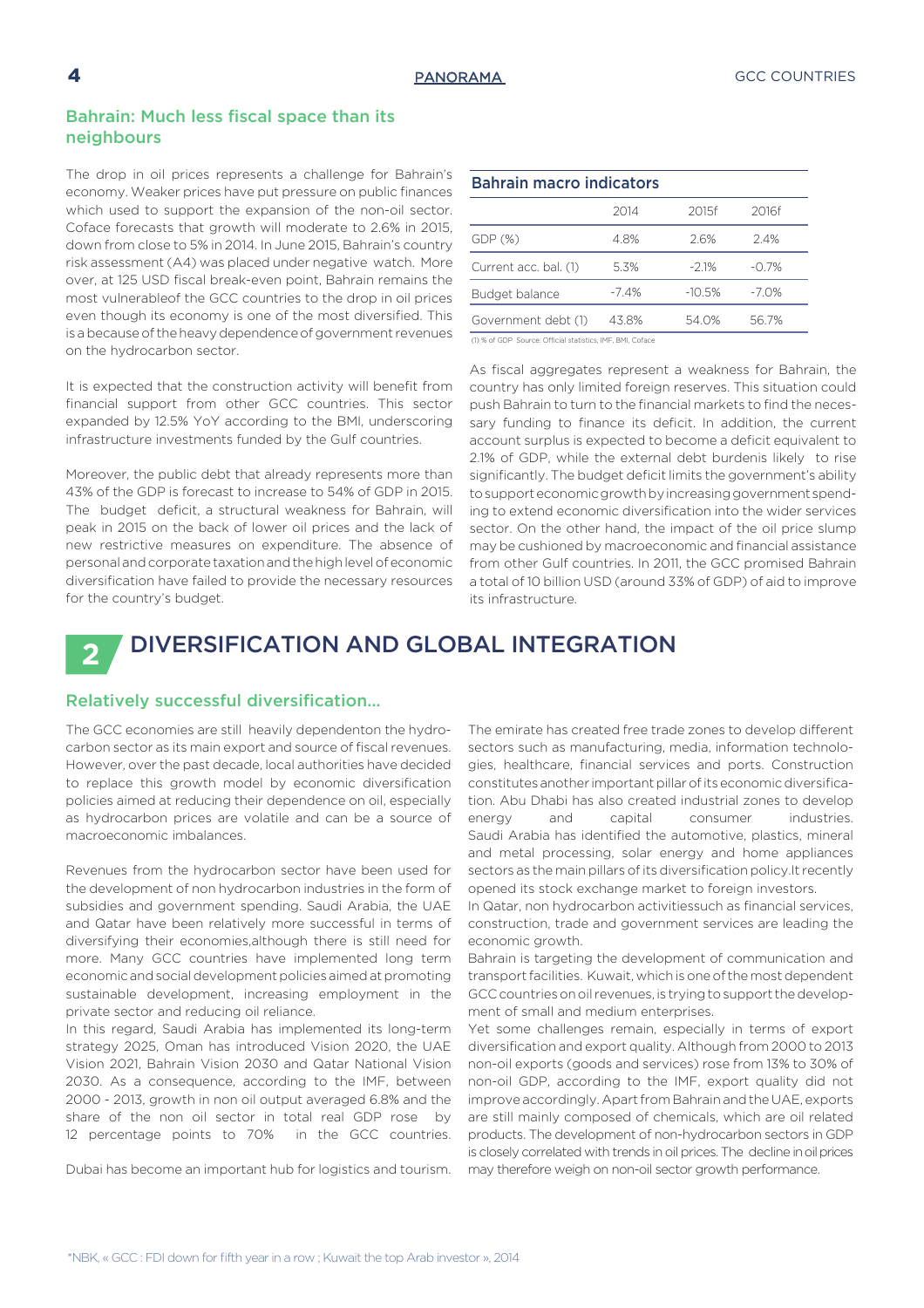

Nearly 80% of the GCC's budget revenues still come from the oil sector, indicating that diversification from a fiscal point of view has been less evident.

Productivity remains low across the region, as economic diversification is quite concentrated on activities with low productivity, such as tourism, construction, retail trade and transportation, rather than more added value and technology intensive industries.

These diversification policies are paired with more external openness. GCC countries have introduced measures to promote trade and attract more foreign direct investments (FDI). These measures have included the creation of free trade zones, the establishment of the GCC Free Trade Area, efforts for free trade agreements with European countries and the easing of bureaucracy. However, these efforts do not seem to be enough to attract further foreign investments, despite the improvements they bring. According to Coface business climate assessment (BC) which rates on a scale of seven levels (A1, A2, A3, A4, B, C, D in descending order of quality of the business environment), Qatar and the UAE stand at A3, Bahrain (which is on the negative watch list), Kuwait and Oman all stand at A4, while Saudi Arabia stands at B. The BC can be considered as a business confidence indicator. It measures the quality of the country for doing business, based on the availability and reliability of company accounts, as well as the fairness and efficiency of the judicial system concerning creditor protection. It also takes into account whether the country's institutions constitute a favourable framework for transactions. The assessment of the business environment is based on international organisation data. It also includes the experience of Coface entities worldwide.

Generally in GCC countries, company accounts tend to be opaque and the legal system does not provide all the necessary guarantees for enforcing debts, which makes risk assessment difficult. Additionally, some local policies may be discouraging for international investors, such as the "Saudisation" programme in Saudi Arabia. This programme, which consists of replacing foreign workers with Saudi nationals in the private sector, may limit foreign investment from companies who prefer to choose employees according to their qualifications and not their nationalities.

FDI flows into the GCC continued to fall for the fifth consecutive year in 2013, according to the United Nations Conference on Trade and Development (UNCTAD) World Investment 2014 report compiled by National Bank of Kuwait\*. Indeed, FDI flows to the GCC fell from 28 billion USD in 2012, to 24 billion USD in 2013, despite a global improvement in FDI flows. As a consequence, the GCC's share in world FDI fell to 1.6% in 2013, from 4.2% in 2009.

## …in line with more global integration

All GCC countries are open economies with close commercial relations with the rest of the world. According to the IIF, the region's total exports amounted to over 60% of its GDP in 2014.This panorama considers some of the main export partners of the region: Asia, the West and the zone composed of the Middle East, North Africa and Turkey (MENAT).

Chart 2: GCC exports, share by region, 2013



## Asia

Until recently, the dynamism of Asian economies gave some impetus to the global integration of the GCC countries. Over half of the GCC members export to Asia, which attracted 67% of the total GCC exports in 2013, according to the Economist Intelligence Unit (EIU)\*. China and India are two major countries in terms of the size of their economies, their energy dependence and capacity to boost GCC exports. GCC exports to China jumped at a rate of 30% between 2010 and 2013, in line with China's strong growth performance. In order to secure their energy supplies, a rising number of Chinese companies have invested in the Middle East. In additionally, many Chinese construction companies have also invested in the GCC region. The amount of contracts between 2005 and 2014 are estimated at 30 billion USD, 8% of China's global contract wins, according to data from the Heritage Foundation.

## More than half of the GCC members export to Asia,which attracted 67% of the total GCC exports in 2013

Asian countries are among the biggest trade partners of the GCC, not only in terms of hydrocarbon exports but also in imports such as manufactured goods, machinery and food.Nevertheless, the GCC's exports to non Japan Asia remained dominated by oil and gas, as well as petrochemical derived products. These products accounted for over 80% of total GCC exports in 2012\*\*.

These developing trade ties allow the Gulf countries easier access to wide Asian markets in the energy, telecommunications and finance sectors, which is beneficial to their economic diversification strategies.

Over the last decade, GCC exports to India jumped at an annual rate of 43%. According to the EIU, they now account for 11% of total GCC exports. It is estimated that approximately 7 million Indian workers are employed in the Gulf region. The UAE and KSA accounted for more than two-thirds of total bilateral trade, by value, with India. Data from Alpen Capital shows that bilateral trade between the UAE and India reached 59.5 billion UAD (16.2 billion USD). GCC exports to India mainly consist of oil, mineral fuels and distillation products. Indian FDI in the GCC region stood at 2.1 billion USD in 2014.

Indian companies mostly invested in real estate, construction, finance, ICT, agriculture and manufacturing. The total GCC FDI between 2008 and 2014 stood at 2.9 billion USD.

Eastern Asia countries such as Japan, Taiwan and South Korea,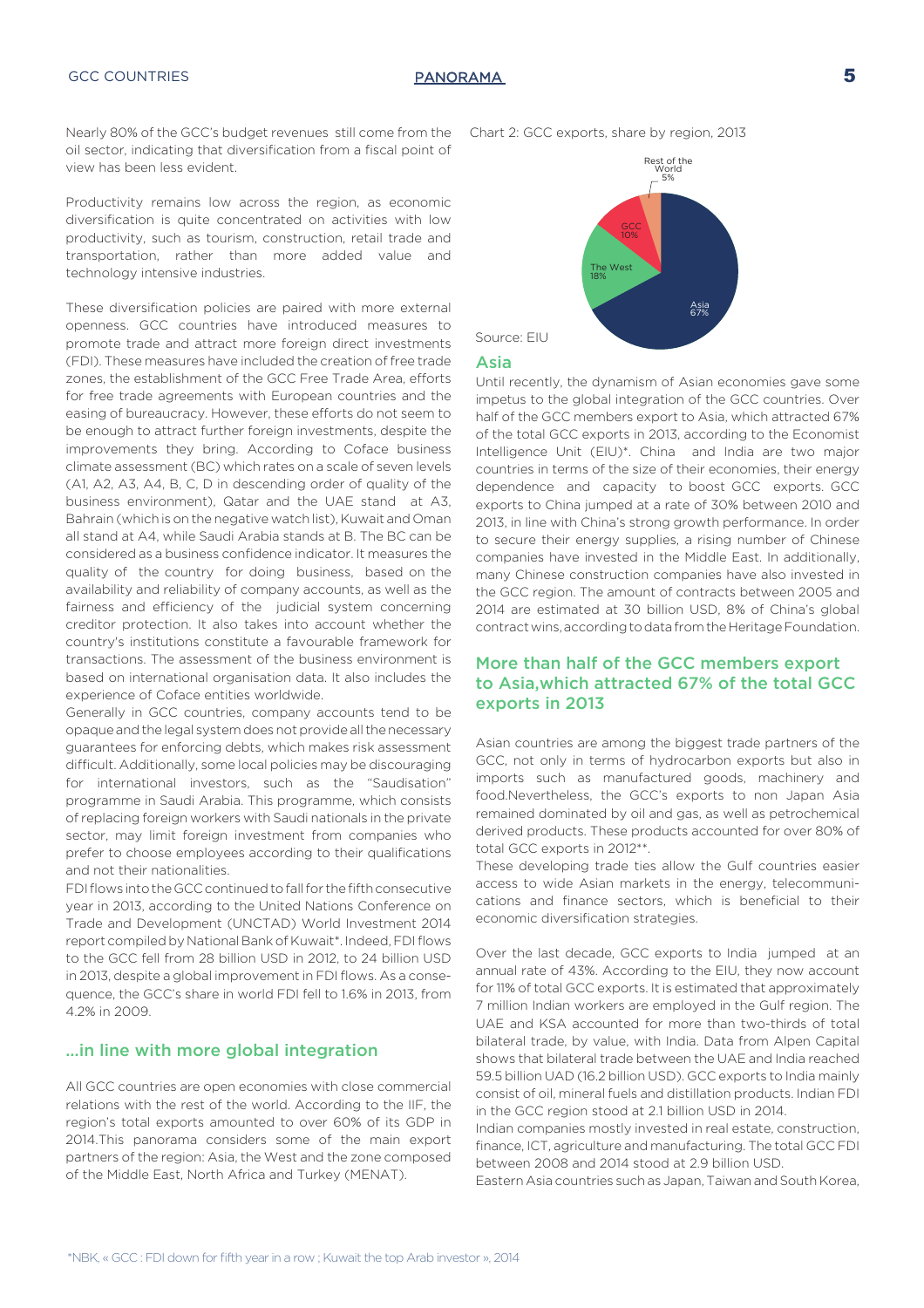have also developed strong trade ties with the Gulf countries. carbon sector, South Korean engineering and construction While Japanese oil companies have investments in the hydro firms have won contracts from the GCC members. The GCC provides oil and gas for Korean and Japanese manufacturing, transport and electricity activities, while they, in turn, offer business opportunities in the infrastructure and construction sectors. In March 2015, South Korea and Qatar signed Memoranda of Understanding (MOUs) to enhance bilateral cooperation focusing on business opportunities in various areas. Qatar, which will host the 2022 FIFA World Cup, plans to spend about 100 billion USD on construction projects including railroads, expressways and stadiums. Korean officials have said that Korean companies will participate in infrastructure projects worth 29 billion USD, including the construction of the main stadium, railway, roads and bridges

Qatari authorities are also seeking to benefit from Korea's technology and experience to support the development of industrial sectors.

The slow down in China's economy represents the biggest risk for the GCC economies, especially during this period when oil prices remain low. China is the world's biggest oil importer and its economic deceleration is reducing its demand for oil, petrochemicals and other materials from the GCC. According to research conducted by the IMF in 2012\*\*\*, Saudi Arabia's economy is more sensitive to developments in China than to shocks in the Euro Area or the United States, due to China's growing impact on the global oil market. The research suggested that four quarters of shrinking growth in China would result in a 0.5% decline in Saudi Arabia's real GDP. In contrast, the same performance in the euro zone or the US economies over the same period would only reduce the kingdom's real GDP by 0.1%. The fact that China's slowdown is moderate and does not occur in the form of hard lending, can be considered as a mitigating factor.

The West holding the absolute share in GCC exports Western countries (Europe, North America, Australia and New Zealand) accounted for 18% of GCC exports and 54% of its imports, according to data from the EIU. Europe leads the trade flows, with an amount of 249 billion USD in 2013, out of a total of 393 billion USD between the GCC and the West. GCC exports consist mainly of hydrocarbons and petrochemical products, while western exports are composed primarily of industrial products, machinery and metals. During the troubled period of the Arab Spring, the GCC countries had the position of a safe haven, which allowed them to attract the majority of investments and capital inflows into the region. The real estate and property sectors have been principal sectors in the loop of investors. The adoption of similar structures to Western countries facilitated the investment of Western companies in the region. Dubai, for example, offers a tax free and 100% foreign ownership possibility in the freezone such as Dubai Multi Commodities Centre, JAFZA, DAFZA as well as financial zone such as Dubai International Financial Center (DIFC), where the international legal system is applied based on the Common Law of England & Wales. Usually the Western businesses that are active in the GCC region are very large

in terms of turnover and staff count. Western companies such as Atkins, Bechtel, Technip, GDP-Suez, Bouygues, Vinci, Carrefour and Air Liquide have investments in GCC. Most of the Western companies are involved in the hydrocarbon sector, pipeline projects, the retail sector, or construction activities.

GCC countries invest in Western markets as well. Gulf carriers such as Emirates, Etihad and Qatar Airways are expanding to Western markets. These airline companies have, in particular, became the first choice forAsian travellers flying to Europe and beyond. Lower taxes, free infrastructure and a non-unionised environment, give these carriers an important price advantage over their Western competitors. Qatar Airways plans to serve new destinations in the United States such as Atlanta, Boston and Los Angeles, on top of already existing Emirates and Etihad services which include New York, Chicago, Houston and Seattle.

The huge amounts of cash accumulated in the GCC Sovereign Wealth Funds (SWFs) provided much needed liquidity to European countries during the global financial crisis of 2008 and the European debt crisis of 2010. Four out of ten of the world's largest SWFs are located in the GCC countries. Although official figures are not publically disclosed, their estimated value stands at more than 2 trillion USD. The share of these assets managed in the European Union is estimated at around 73 billion euros, as at the end of 2014, according to data from Eurostat compiled by the Aspen Institute. The Gulf countries have greatly invested in the energy and real estate sectors in Western markets. Taqa, a UAE based energy company, runs businesses in developing and operating gas storage facilities in the Netherlands, and operates oil and gas production platforms in the UK's North Sea. It also has operations in North America, focused on conventional oil and gas exploration and production. Other GCC energy giants such as Saudi Aramco, Qatar Petroleum International and Kuwait Petroleum Corporation have partnerships with Shell, Exxon Mobile and BP.

## MENA and Turkey - growing trade prospects

The trade volume between the GCC region and the Middle East, North Africa and Turkey remains limited compared with other regions. It accounted for only 6.6% of GCC exports and 3.1% of imports in 2013, according to the EIU. This low level of trade between the two regions is partly a result of the turmoil that negatively affected most of the North African countries during the Arab Spring period in 2010. Most of the exports consist of hydrocarbon products.

Since the sharp impact of the Arab Spring turmoil, growth has slightly recovered in North African countries. In 2015, Coface expects growth to accelerate to 4% in Egypt (from 2.2 in 2014), to 4.5% in Morocco (from 2.9% in 2014) and to 3% in Tunisia (from 2.3% in 2014). The Egyptian government's efforts to improve the business environment, and the possible easing of Western sanctions on Iran, are expected to put these two economies on a more positive footing. Following the mass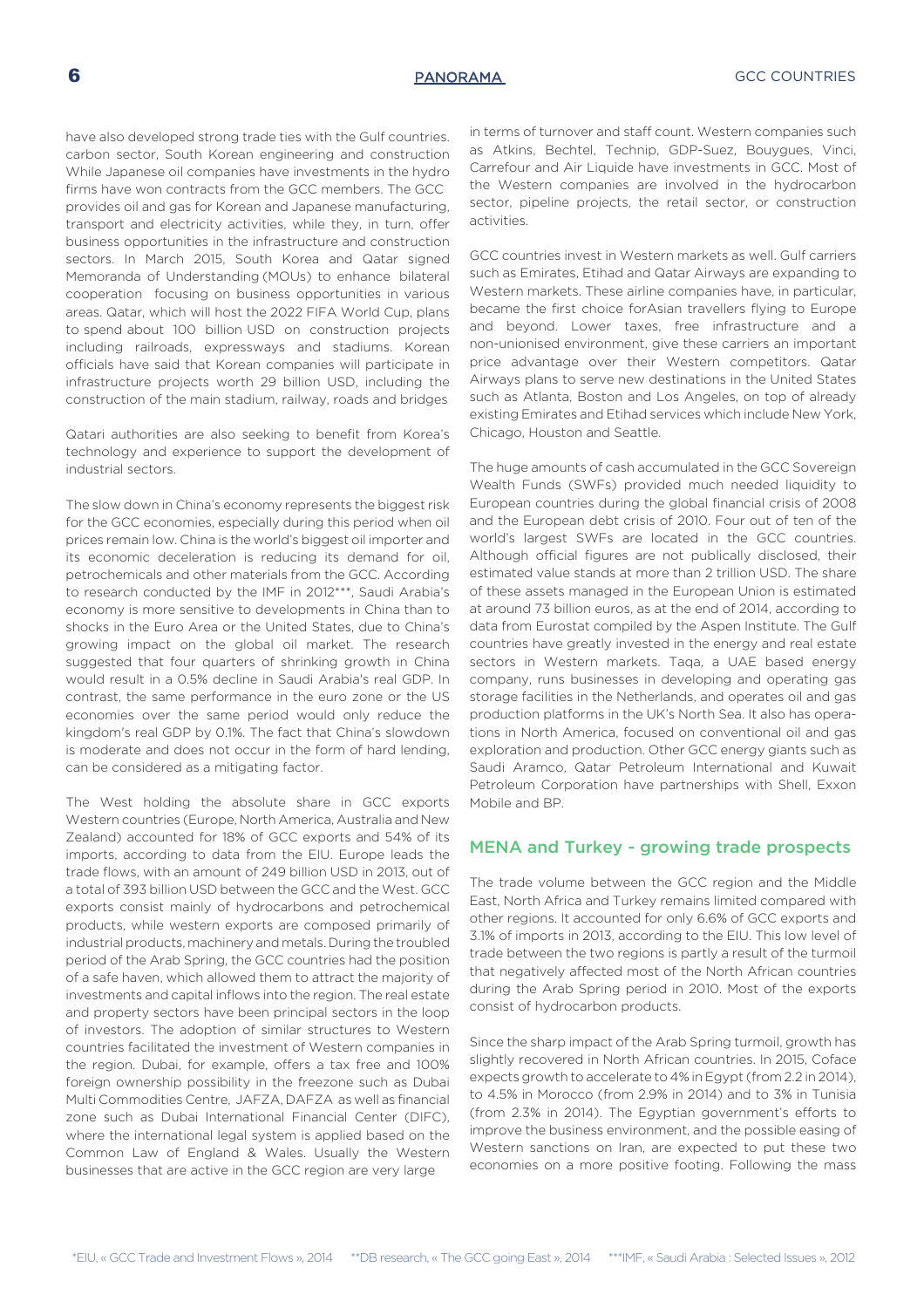protests, Saudi Arabia, Kuwait and the UAE have kept the Egyptian economy afloat with 23 billion USD in oil shipments, cash grants and central bank deposits. In March 2015, Gulf countries pledged a further 12 billion USD of investments for Egypt. In April 2014, Morocco's royal cabinet announced that the Gulf countries will invest 737 million USD in tourism infrastructures in the port of Casablanca. Tourism accounts for around 8 to 9% of Morocco's gross domestic product. According to research conducted by the Saudi based Arab.

 Petroleum Investment Corp., Gulf hydrocarbon producers will pump around 121 billion USD into power projects in the MENA countries. The sum includes investments worth 75.9 billion USD in power generation, 15.5 billion USD in transmission and 29.6 billion USD in distribution.

Tourism and worker remittances also constitute revenue sources,especially for the oil importing Arab countries. These important financial resources and growing infrastructure projects suggest that the demand for migrant workers from the GCC countries will continue in the upcoming period.

Turkey has progressively become an important trade partner for the Gulf countries. Turkey's total exports to the Gulf countries peaked at 12.9 billion USD in 2012, according to data from the Turkish Statistics Institute. However, due to the region's geopolitical turmoil Turkish exports lost momentum and declined to 9.1 billion USD in 2014. GCC exports to Turkey rose to 6.6 billion USD in 2014, from 1.9 billion USD in 2008. The Gulf countries mostly buy from Turkey industrial products such as food, metals, textiles and furniture, while they princi

pally sell chemicals and metal products. Gulf countries show great interest in Turkey's property sector. The Qatari Diar Real pally sell chemicals and metal products. Gulf countries show great interest in Turkey's property sector. The Qatari Diar Real Estate Investment Company has launched a residential project, Sea Pearl,in Istanbul's seaside neighbourhood of Atakoy. The project will comprise 1,474 luxury apartment units and a deluxe five star hotel with high end boutiques featuring global brands and lavish restaurants.In April 2015, the Saudi based AlBassam Group announced it will launch a new fund of 2 billion lira (750 million USD) in Saudi Arabia, in order to invest in Turkish real estate with Sumou Holding.Qatari investment fund, Mayhoola for Investments,has announced it will buy a 30.7 percent stake in Turkish retailer Boyner Perakende, for 885 million lira (332 million USD).

In summary, the efforts made in economic diversification have helped GCC countries to increase their integration with the rest of the world. China and India are especially important clients for the GCC's hydrocarbon products. The slowdown in China will be the main challenge over the upcoming period. Nevertheless, the infrastructure and energy sectors in India and the recovery in Europe will continue to represent important business opportunities for the Gulf states.The aviation and hydrocarbon sectors seem to be the principal areas attracting GCC investments, while many Western companies are investing in retail, manufacturing, infrastructure and pipeline projects in the Gulf. The growing needs of Middle Eastern and North African countries for infrastructure and energy are also attracting Gulf funds to the region.

## SECTOR OUTLOOK: ECONOMIC RESILIANCE IN THE UAE AND SAUDI ARABIA VISIBLE IN SPECIFIC SECTORS **<sup>3</sup>**

This section focuses on the food and beverage sector in the UAE and the automotive sector in Saudi Arabia. The first benefits from strong domestic demand and the country's higher per capita food consumption. The second represents important investment opportunities for car makers, on the back of the Kingdom's strategy to launch significant commercial vehicle assembly over the upcoming period.

Coface assesses the risks related to sectors based on indicators such as production, demand, corporate profits, exports, growth potential and the payment experience of Coface entities. The sector risk assessment is divided into four risk categories: moderate, medium, high and very high.

| Chart 3: Coface GCC sector risk assessment |  |
|--------------------------------------------|--|
|--------------------------------------------|--|

| <b>GCC Sector Risk Assessment</b> |         |   |  |                                                        |  |        |          |
|-----------------------------------|---------|---|--|--------------------------------------------------------|--|--------|----------|
|                                   | Tourism |   |  | Oil & gas   Construction   Transportation   Automotive |  | Retail | Agrofood |
| Saudi Arabia                      | о       | c |  |                                                        |  |        |          |
| <b>UAE</b>                        | e       | o |  |                                                        |  |        |          |
| Qatar                             |         | œ |  |                                                        |  |        |          |
| Kuwait                            |         | Ω |  |                                                        |  |        |          |
| Bahrain                           |         |   |  |                                                        |  |        |          |
| Oman                              |         |   |  |                                                        |  |        |          |

This panorama will evaluate the food and beverage sector in the UAE and the automotive sector in Saudi Arabia, as they represent key sectors in their respective countries.

## Food and drink sector in the UAE: solid fundamentals, mitigated risks

## **Highlights**

The UAE food and beverage sector benefits from factors including a high income domestic market, solid private consumption, a large population of expatriates with increasing demands, strong economic growth and the country's position as a safe haven. The facts that the soft beverage segment is unsaturated, and that there is an important potential in the halal food sector, make the country attractive for investors. The main risks concern the country's high dependence on food imports and increased competition. These result in extended payment terms across the sector,as they put pressure on profit margins. Any slowdown in the economy, particularly resulting from a sudden and long lasting drop in oil prices, would affect negatively consumer spending yet this risk seems to be mitigated.

## Supply

According to the World Bank figures for the period 2009-2013, the UAE' sarable lands account for only 0.6% of the total land area, while agricultural land is just 4.8%.The main agricultural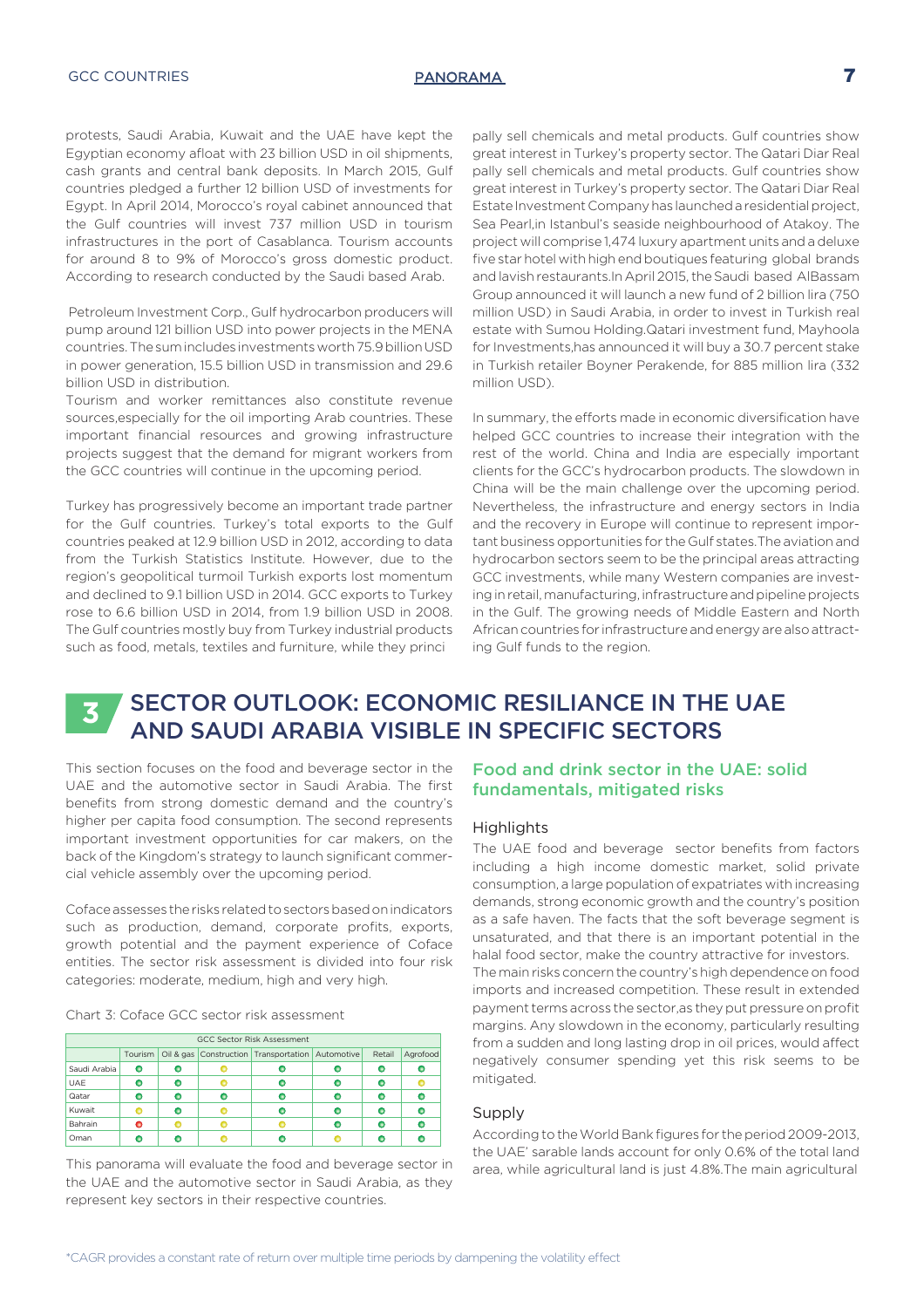products are dates, poultry meat, eggs and some fruit and vegetables such as citrus fruit, mangos and tomatoes.Climate conditions hamper the country's agricultural development.

As the production capacity is limited, the UAE has been investing in the food processing industry.Since 1994, the country has invested 1.4 billion USD in the food processing industry, with the aim of producing high added value food for local clients, as well as for re-exporting. Foreign investments and the government's willingness to increase its food production (and thus its self sufficiency) have resulted in the arrival of a growing number of companies in the food processing sector.There are currently an estimated 300 food processing companies in the UAE. The dairy industry, in particular, has recorded significant expansion. As the per capita consumption of dairy products remains high, hovering at around 80-85 kg annually,(compared with around 60 kg in Saudi Arabia, despite its population being almost four times that of the UAE), manufacturers have been attracted into the sector.

On the back of the government's strategy and supports to reduce import dependence, BMI figures indicate that the UAE has become more than 80% self sufficient for milk and 40% self sufficient for eggs.

The halal food segment is also continuing its strong expansion. According to a research report from the Dubai Chamber of Commerce, the halal food and beverage market reached a value of 1.1 trillion USD in 2013. The research estimated that the halal market will increase at a CAGR of 6.9%, to 1.6 trillion USD by 2018, boosted by strong consumer demand for varied natural food choices.

As regards the soft drinks industry, the UAE remains a competitive market offering a large variety of products across all segments. The country is also one of the world's highest per capita consumers of fruit juice. The strategy of companies, based on innovation and 'premiumisation', are expected to sustain the development of the soft drinks industry in the UAE.

Although the government's policies have reduced import dependence for some products, the harsh desert climate means that the country still depends on imports of food and beverage to meet domestic needs. The gap between consumption and production is filled by imports. The UAE is the GCC's second largest food importer, behind Saudi Arabia. With a rising population, higher per capita income and changing nutrition choices, food and beverage imports are estimated to increase by 36% between 2014 and 2019, with exports to grow by 30%. The country is also a major regional hub for food re-exports. According to Dubai Exports, food re-exports increased by 10% in 2014, from 10.6 billion dirhams (nearly 1.1 billion USD) in 2013.China is the top destination for UAE food exports. Other GCC countries, Russia, Africa and CIS countries also create demand for the UAE exports, thanks to their large populations, rising middle classes and increasing disposable

incomes. The most exported products include refined sugar, rapeseed oil, palm oil and dates.

## Demand

In the UAE, food consumption stood at 8.4 billion USD and total soft drink sales reached 4.1 billion USD in 2014. Between 2014 and 2019, the compound annual growth rate (CAGR)\* in local currency terms is estimated at 7.7% for food consumption and 7.6% for total soft drink sales.

This robust increase is driven by rising per capita income, the strong performance of the UAE economy, population growth and the 'premiumisation' strategies of food and beverage companies. Premiumisation enables companies to differentiate their products from the cost cutting market place, through strategies such as offering higher added value products at unique points of sale.

Strong private expenditure, which grew by 8.4% YoY in 2014, is leading the development of the food and beverage sector. Demand from expatriates (who are estimated to account for 85% of the UAE's total population) and from the Emiratis with the greatest purchasing power, are two main pillars of demand. In addition, during the Arab Spring, the UAE (as did some other GCC countries) became a safe haven for investors and tourists. The country's total tourism receipts will grow by 9.3% YoY in 2015, passing 20 billion USD. This tourism is also a growth driver for the food and drink sector. The country will continue to benefit from instability in countries like Bahrain.

Changing consumer tastes, adopting more healthy nutritional choices,are also sustaining the demand for food and beverage. This is a particularly important factor in Dubai, where consumers tend to calibrate towards higher value segments.

Chart 4: UAE food & beverage sector, billions USD



### **Highlights**

Besides its traditional wealth of vast oil and gas reserves, Saudi Arabia has become a major automotive hub in the Middle East. Wide government support for private consumption, good infrastructure, a positive business environment and plentiful natural resources have all contributed to the positive outlook for the Kingdom's automotive sector. The principal risks would be related to a substantial fall in oil prices, which would negatively impact the automotive sector and the dependence of the sector on international car makers, in terms of profitability. Yet these risks do not seem to be weighing on the sector's performance in the near future.

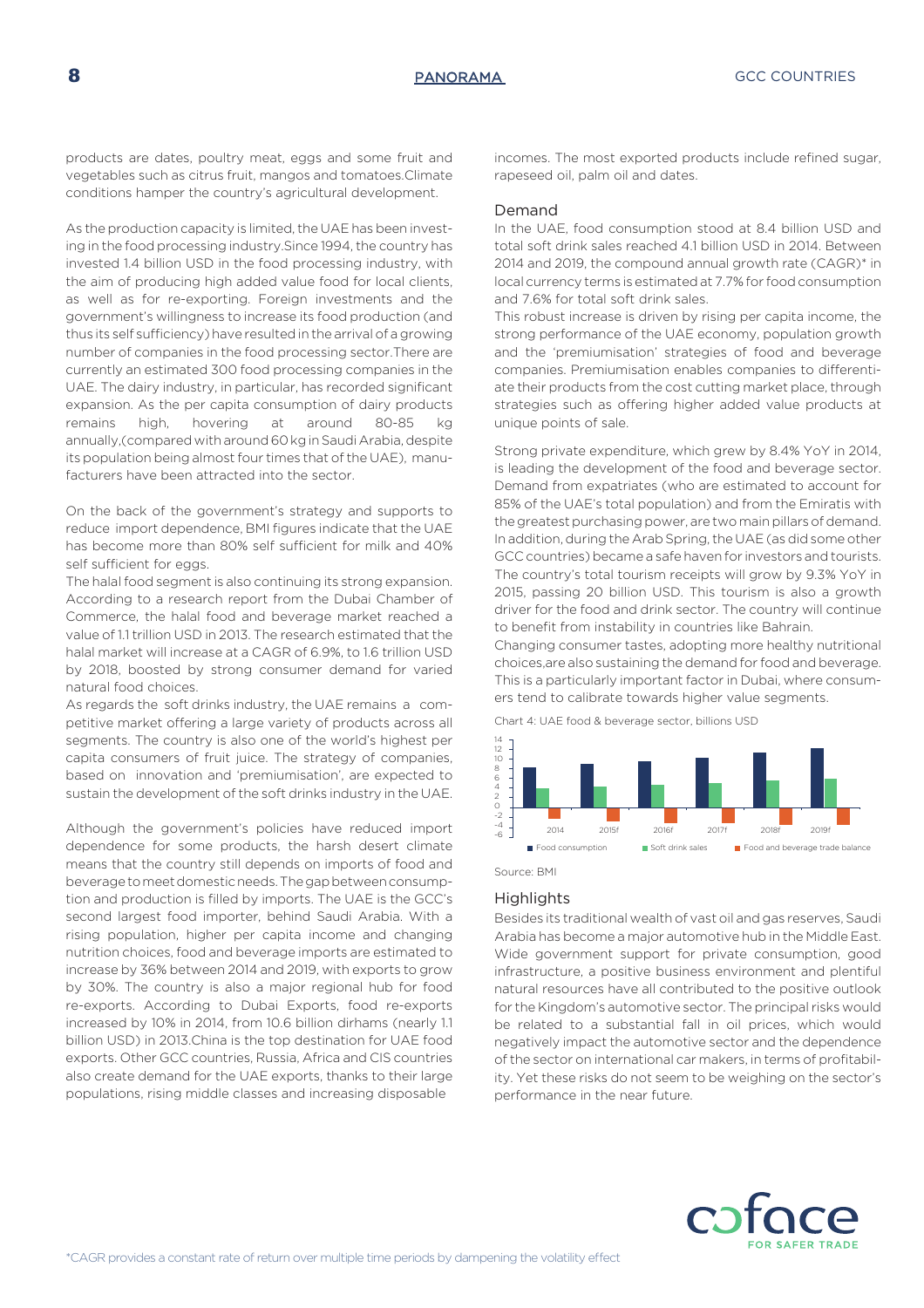## GCC COUNTRIES **EXAMPLE 2** PANORAMA **9**

### **Supply**

Within the government's industrialisation strategy, several original equipment manufacturers have established local entities in the country. In 2012, Isuzu Motor began production at its plant in Dammam's Second Industrial City. German commercial vehicle manufacturer MAN's Saudi Automotive Manufacturing Company also has some production in Saudi Arabia. In 2014, Tata Motors owned Jaguar Land Rover (JLR) said it was planning to invest 100 million pounds into a new factory in Saudi Arabia and was close to signing a deal with the government. JLR is targeting an output of 100,000 units a year, to meet the booming demand in the Middle East region.In May 2015, South Korea's Daewoo International said it was working closely with The Saudi National Automobile Manufacturing Company (SNAM) and the Saudi Arabian Public Investment Fund (PIF), to establish an automobile manufacturing plant worth 1 billion USD with a production capacity of 150,000 cars a year by 2018, according to some media.

The government also plans to build the first Saudi Arabian car, Meeya, by 2017, following a deal between Saudi and Malaysian businesses. According to local media reports, the chairman of the Saudi Malaysian Industrial Development Holding Company has said that 300,000 Meeya units a year will be produced when the plant reaches maximum output. The Ministry of Commerce and Industry has reportedly given the companies permission to prepare a feasibility study on the venture. Ghazal project, a locally produced sports utility vehicle (SUV) is also currently under development. The 500 million USD project is being funded by an alliance of the King Saud University and the South Korean company Digm Automotive Technology. In 2014, the top five light vehicle brands operating in Saudi Arabia were Toyota with 300,155 sales (36% of market share), Hyundai with 144,605 sales (17.7%), Kia with 58,126 units (7%), Nissan with 57,742 units (6.9%) and Isuzu with 52,963 units  $(6.4\%)^*$ .

Thanks to the positive economic outlook in the Kingdom, the Saudi commercial vehicle sector outlook remains bullish and is expected to record an increase of 3.6%,YoY, in 2015. The government's plans to develop the country's transportation infrastructure and industries sustain this growth prospect.

In line with manufacturers, the parts and components distribution sector is also expanding. According to GfK research, 3.86 million tyres were bought in Saudi Arabia in the first half of 2014, compared with 1.32 million in the UAE and 0.52 million in Egypt. Growing automobile fleets and sales, encouraging government policies and increasing foreign investments are supporting the tyre market in Saudi Arabia. Important tyre producers, such as Bridgestone, Michelin, Continental and Goodyear, have a strong presence in the Kingdom.

Saudi Arabia is the largest importer of cars and automotive parts in the Middle East. The country imported 982,000 vehicles in 2012. The main car exporters to Saudi Arabia were the United States (215,000 units) and South Korea (207,000 units).

The main challenge for the Saudi automotive sector remains the fall in oil prices and the domestic market's heavy dependence on global car makers in terms of profitability. A substantial and continued fall in oil prices may lead to a cautious approach from consumers, pulling down automotive sales. However, with the vast financial assets of the Kingdom, the government will be able to sustain economic growth. This mitigates the possible impact of such a drop in energy prices.

### Demand

The country saw a solid growth in new vehicle sales in 2014. King Salman's announcement to increase spending (including two months bonus salary for state employees and a series of subsidies) is expected to boost automotive sales. In 2015, total vehicle sales are estimated to increase by 5.2% YoY and the vehicle fleet by 2.6% YoY. There is also a strong demand for luxury cars. High per capita income and households' willingness to spend, feeds the demand for luxury cars. Maserati's annual sales rose by 152% over the first half of 2014, with Saudi Arabia recording a growth rate of 231%. BMW Group Middle East announced, late in 2014, that it's annual sales soared by over 12% between January and September. According to the company, during that period, 22,786 BMW and MINI cars were sold across 12 Middle Eastern markets.

In addition, the rise in fixed investments is supporting the demand for commercial vehicles. Other structural factors, such as rising disposable incomes, favorable demographics and higher urbanisation rates are also helping the automotive sector's expansion. Nevertheless, the ban on women from driving and the fall in oil prices represent two restrictive factors on sales. Strong levels of private consumption should therefore support the demand for new cars. Auto financing should also remain fairly affordable, with monetary policy conditions set to remain supportive.

Chart 5: Car sales in Saudi Arabia, units



## **4** CONCLUSION

The sharp decline in oil prices since mid 2014 revealed the importance of economic diversification and foreign assets for the GCC countries. Countries deprived of solid financial buffers, such as Bahrain, have started to witness problems related to poor growth performance as they cannot support their economy through fiscal instruments. The situation is totally the opposite for Saudi Arabia and the UAE, which can tolerate fiscal deficits as they possess huge financial assets.

Economic diversification is also a buffer for these countries, as it supports their increased integration with the world's economy. GCC countries have built solid trade ties with Western and Asian countries in particular. The biggest risk remains China's slowdown, as it could trigger a decline in the economic performance of GCC countries.

On the sectoral side, the pace of growth of private consumption expenditure and governments' efforts to support sustainable economic growth are helping to keep the outlook positive